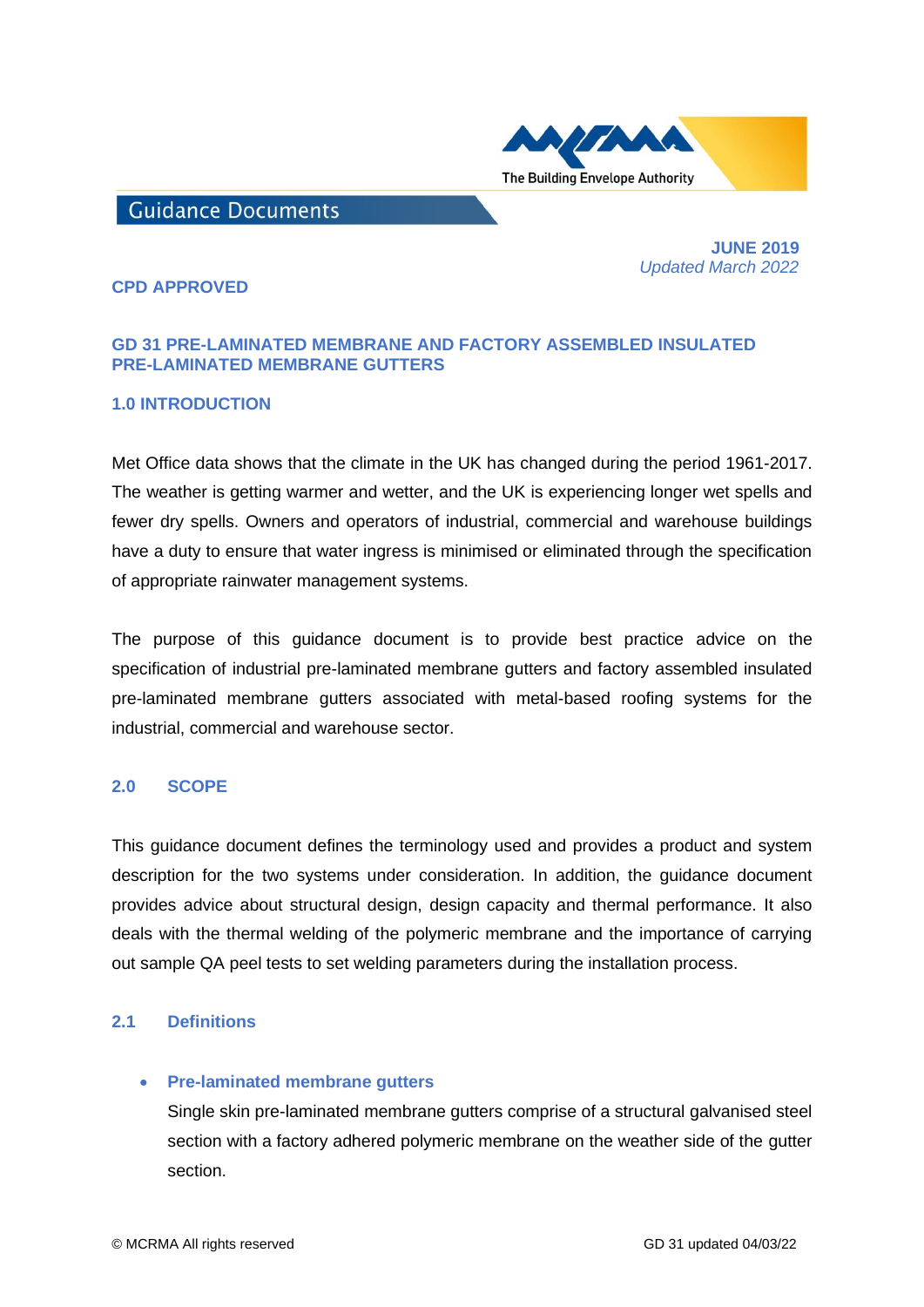• **Factory assembled insulated pre-laminated membrane gutters**

Factory assembled insulated pre-laminated membrane gutters are based on a prelaminated membrane gutter, as defined above, with the addition of thermal insulation material on the inner warm side of the structural galvanised steel gutter section. In some cases, the assembly will also include an aesthetic internal surface which covers the insulation. The whole assembly is produced in the factory and delivered to site as a complete unit.

# **3.0 PRODUCT AND SYSTEM DESCRIPTION**

Pre-laminated membrane gutters and factory assembled insulated pre-laminated membrane gutters are regarded as the system of choice for industrial, commercial and warehouse applications. Pre-laminated membrane gutters have in many cases substituted the use of traditional bolted gutter systems primarily due to the reduction in risk relating to water ingress at or about the gutter position. They also avoid the need to apply an on-site liquid coating to the weather side of the gutter, following installation, to provide additional corrosion protection to the substrate.

Modern single skin pre-laminated membrane gutters and factory assembled insulated prelaminated membrane gutters are manufactured from galvanised steel substrate which is prelaminated in the factory with the polymeric membrane which acts as the weather skin. The manufacturers of the pre-laminated polymeric membrane offer a range of products, however MCRMA members recommend that the pre-laminated polymeric membrane should be 1.2mm thick 'Class A' material as a minimum specification.

The guarantee period for 'Class A' material is a minimum 10 years and a maximum 25 years in accordance with manufacturers' terms and conditions.

When the functional life of the product is exceeded there is an option of over-laying with a new separately installed membrane.

Product characteristics, durability and guarantee periods may vary depending upon specification and manufacturer. Clarification from MCRMA members should be sought for these characteristics.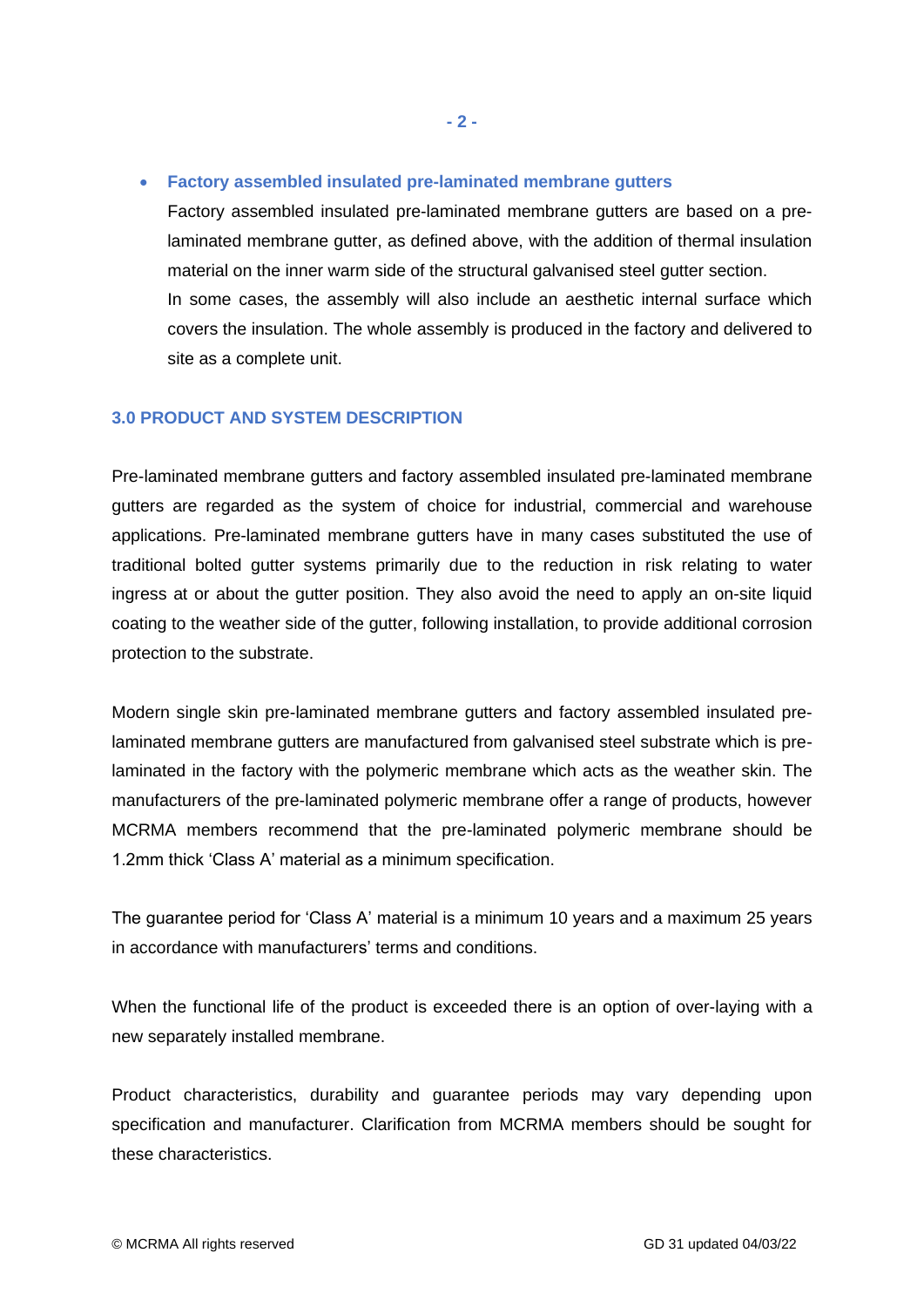### **4.0 DESIGN**

# **4.1 Structural design**

The galvanised steel substrate should be a minimum thickness of 1.2mm but depending on the structural requirements for the application the thickness of the substrate may be increased up to 1.5mm or greater. In each case, gutters should be designed to be fully walkable and in accordance with BS 9101:2017.

Specifiers should also ensure that the gutter design complies with the Advisory Committee for Roofsafety (ACR*) '*Red Book' ACR (M) 001-2019 [sixth edition] *'Test for non-fragility of Large Element Roofing Assemblies'* This publication describes a test standard which can be applied to any product which will form a roof or part of a roof and is intended to provide information about whether it can support the instantaneous loads imposed on it by a person stumbling or falling on it.

Gutters should be designed to withstand all anticipated loads in accordance with appropriate standards in regard to structural loading, wind loading and non-fragility.

All applications including boundary wall and valley gutters should be checked with the manufacturer for compliance with the appropriate structural performance, non-fragility and design loads. However, additional structural supports may be required to suit specific applications and performance criteria.

Temporary fixed and fully fixed gutters should also follow HSE guidance during and following the construction phase.

To comply with CDM regulations some designers specify walkway grids in the gutters for access to roof mounted plant on profiled metal and composite roofs. The walkway grids can reduce the effective design capacity of the gutter. In addition, if badly designed the walkway feet may cut into membrane. The design of the walkway should be considered as any other type of load bearing component on a roof.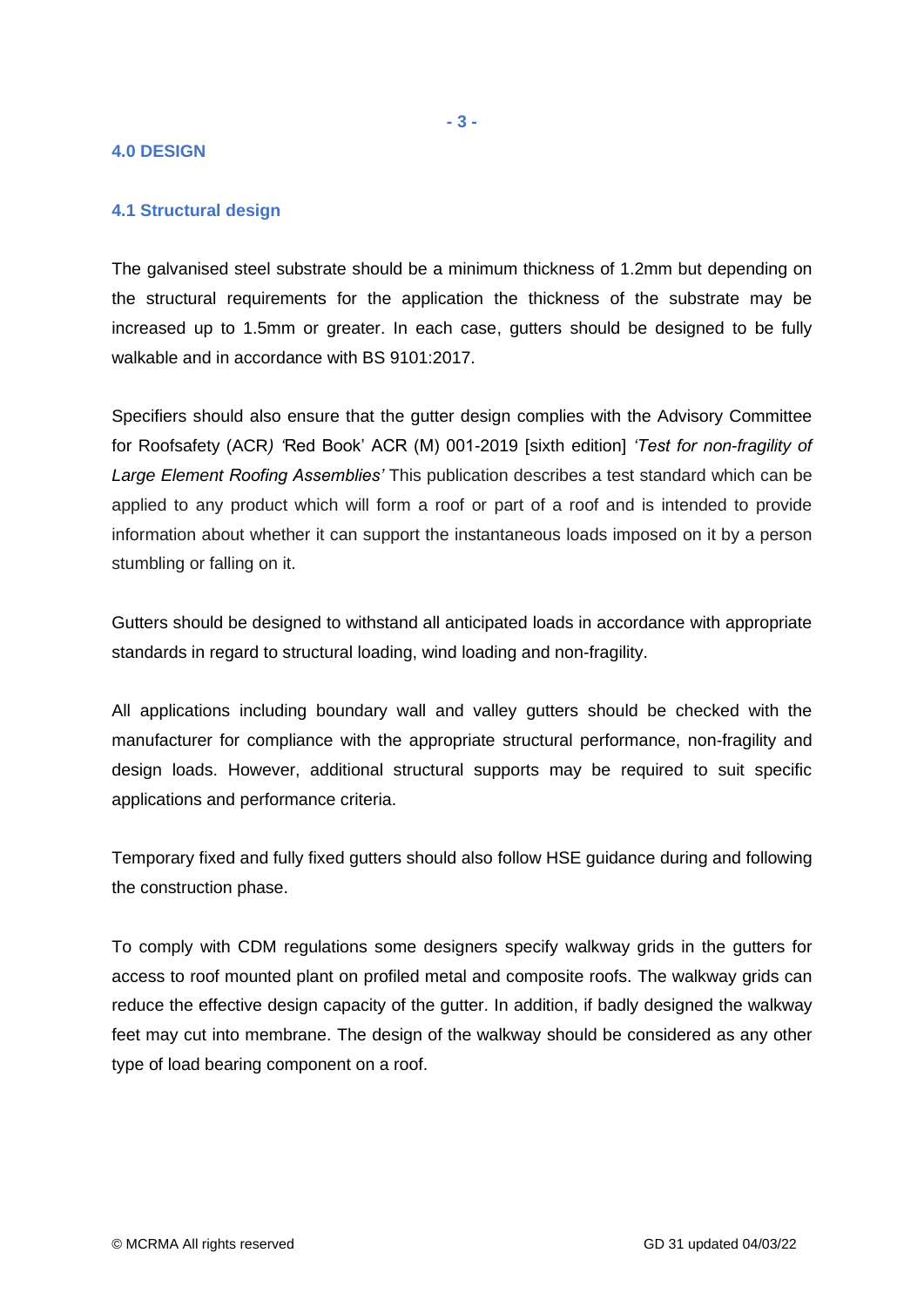#### **- 4 -**

## **4.2 Design capacity**

The design capacity of the gutter system should be in accordance with BS EN 12056-3:2000 Gravity drainage systems inside buildings. Roof drainage, layout and calculation. When designing and specifying a gutter system it should be noted that outlet positions can limit capacity e.g. an outlet positioned close to stop end can have approximately 50% of the capacity of the same outlet spaced equally along the main length of the gutter.

The inclusion of siphonic outlets within the gutter system requires a balanced flow along the gutter to the outlets. This may limit the cross-sectional dimensions of gutter sole plates or depth. Reference should be made to BS 8490:2007. *Guide to siphonic roof drainage systems.*

# **4.3 Thermal performance**

Factory assembled insulated pre-laminated membrane gutters incorporate a bonded insulation usually manufactured from a high-density rock fibre or polyisocyanurate (PIR) foam. The specification for the insulation chosen for the gutter should align with the specification of the insulation specified for the surrounding roof system.

The thermal performance of the insulated gutter system is generally specified to have a higher (worse) U values than the thermal performance of the surrounding roof system. This is to alleviate the problem of ponding water freezing during cold weather.

To improve the aesthetics of the internal surface of the gutter and to provide a level of protection to the insulation a bright white pre-coated steel lining is usually specified for the internal surface.

# **5.0 MEMBRANE JOINTS**

Membrane joints between adjacent lengths of pre-laminated membrane or factory assembled insulated pre-laminated membrane gutters incorporate an additional 1.2mm polymeric membrane cover strip or butt strap measuring between 200 – 250mm wide.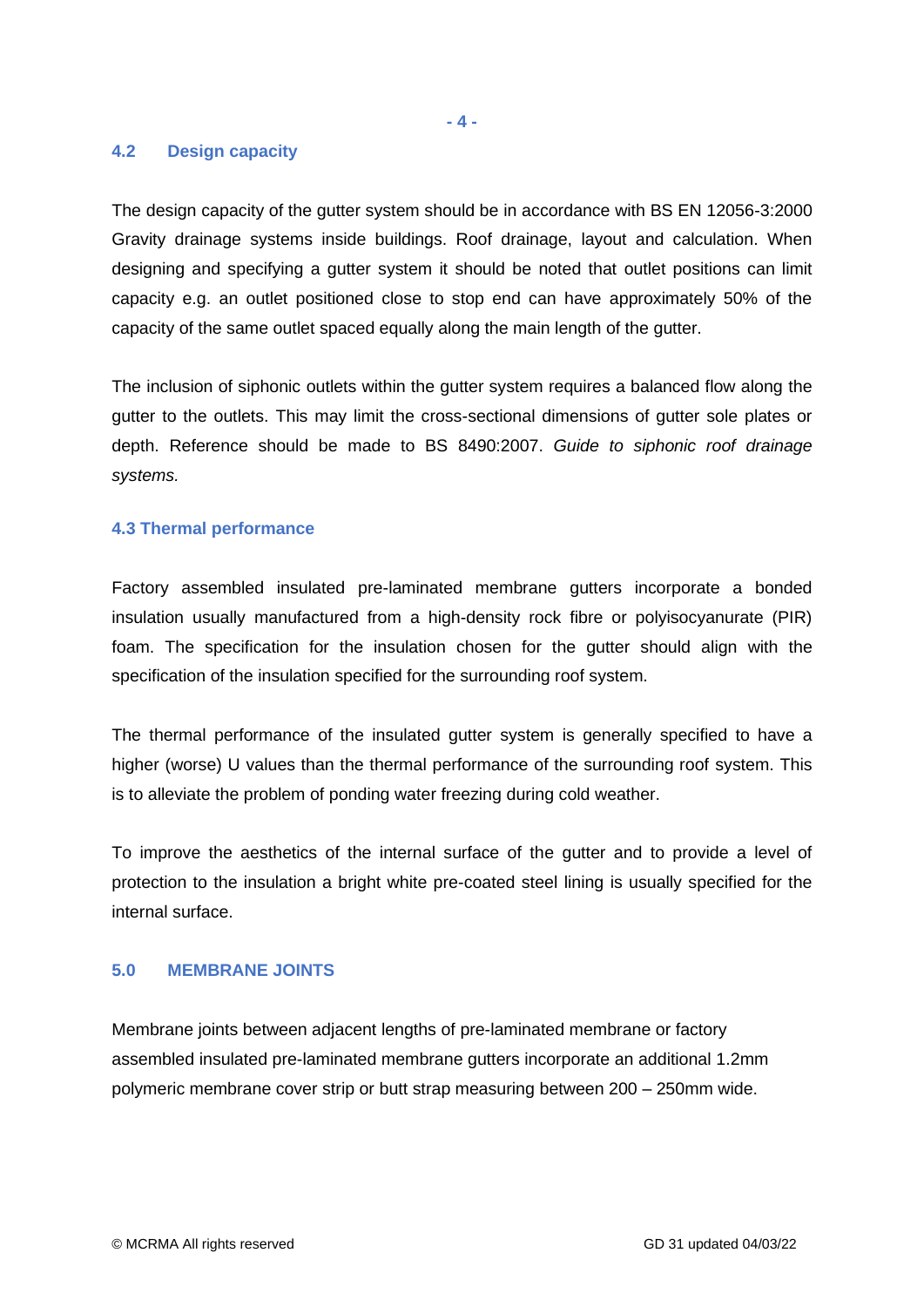The cover strip or butt strap should extend for the full girth of the gutter and be positioned on the weather side of the joint and in the case of a butt strap extend equally either side of the ioint.

The cover strip or butt strap is thermally welded on site to the pre-laminated polymeric membrane to form a water and weather tight seal.

Thermal welding of the polymeric membrane cover strip or butt strap at intersections of the pre-laminated membrane gutter is critical to ensure water and weather tight seals are achieved. The installer must be able to provide evidence / certification of training to prove that they have the appropriate level of skill and training.

Before commencing to thermally weld the cover strip or butt strap at the points of intersection, the installer must adjust the temperature setting for the heat gun to suit the environmental conditions. In addition, the operator must also check that the settings are appropriate by performing a thermal weld on sample material which is subsequently checked by conducting a peel test.

# **6.0 QA PEEL TEST**

A Quality Assured (QA) peel test on a sample section of material which has been produced using the appropriate thermal settings for the environment conditions is a vital stage within the overall QA process and should be recorded as such. The physical peel test must only be carried out on the **'test sample'** after the sample has reached the surrounding environmental conditions, or it has been artificially cooled to the surrounding environmental conditions. The peel test on a cooled sample should be conducted at the start of each work period and also if the environmental conditions change during the thermal welding period.

Details of the operating parameters and characteristics of the polymeric membrane should be provided by reference to the system fabricator or the manufacturer of the specific polymeric membrane. Failure of the thermal weld resulting in tearing or delamination within the welded section below the distance specified is unacceptable.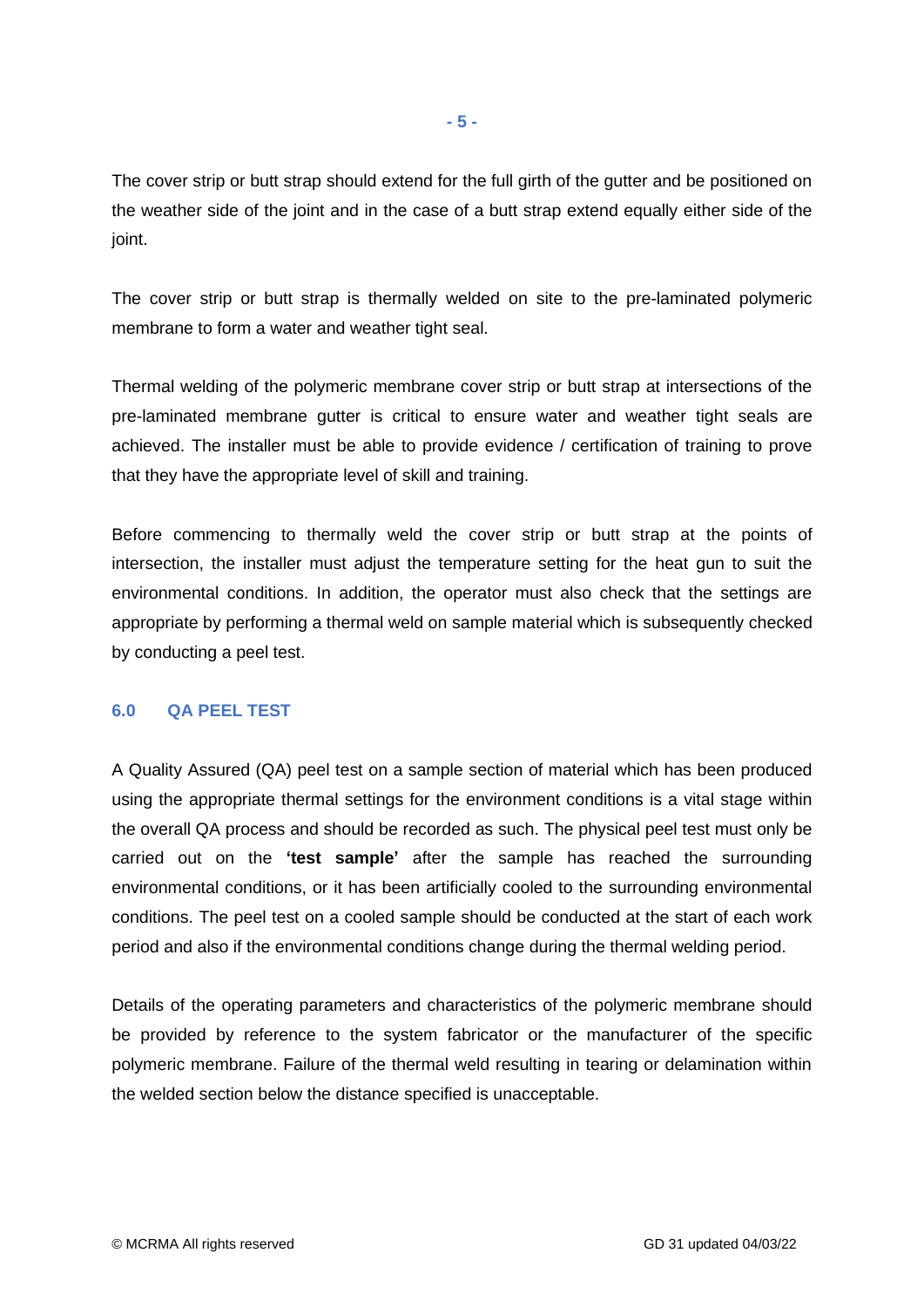If this occurs, the operator must adjust the thermal welding parameters for a new test sample and the QA peel test must be repeated until the thermal weld successfully complies with the QA method statement. As part of the QA process a probe tester may also be used to check the weld at the edge of the joint between the overlap strip and the main membrane material.

The operating parameters for a successful QA peel test on a cooled sample should be recorded and the sample retained for future inspection. Compliance with the QA peel test on a cooled sample defines the conditions required to commence thermal welding of the cover strip or butt straps at the joint intersections.

# **NOTE**

- 1 The reference to 'test sample' relates to separate and independent material and welding sample or samples to enable the welder to accurately set the hot air welding gun and his welding technique to the environmental conditions at the time and point of welding. It does NOT mean that the peel test should be done on the actual installed product or system following the act of welding.
- 2 The 'Probe Tester' reference relates to a pointed tool similar to a bradawl or needle point tool. Following welding of the joint the point of the probe is lightly run down the edges of the overlap strip to check that the edges of the welded strap at the overlap positions are bonded down correctly i.e. without intermittent gaps. If during the checking process the edges of the overlap strip are not fully welded, then heat should be reapplied at the relevant positions to ensure a true, continuous and effective bond.

Thermal welding of the joint intersections should be fully completed and water and weather tight sealed prior to the installation of the roof covering.

Further advice and guidance are available from any MCRMA member company whose details can be found on the MCRMA web site at [www.mcrma.co.uk](http://www.mcrma.co.uk/)

**- 6 -**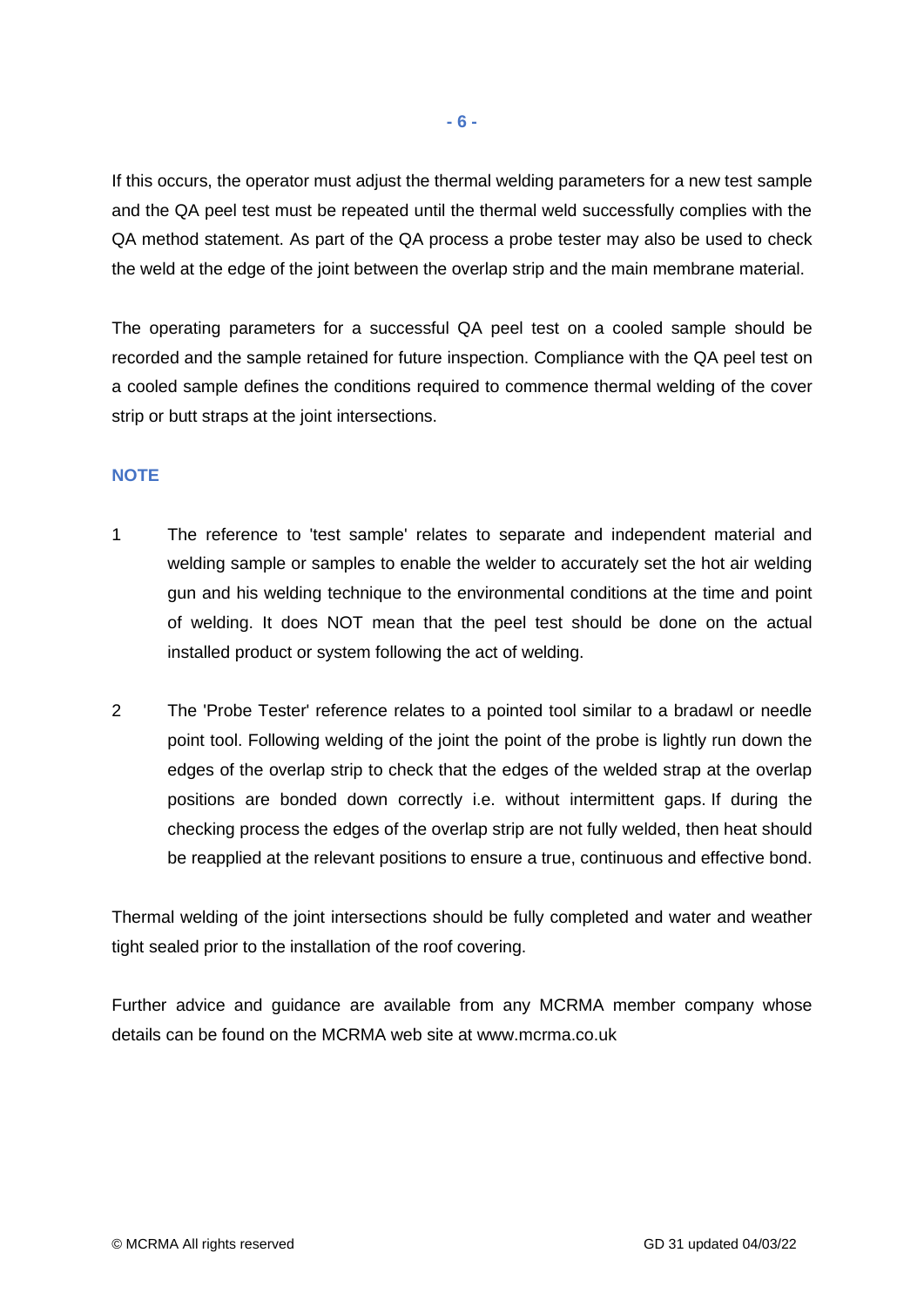# **MCRMA ONLINE CPD PROGRAMME**



This guidance document is available as an online CPD and is accredited by the CPD Certification Service. MCRMA's online CPD programme is open to anyone seeking to develop their knowledge and skills within the metal building envelope sector. Each module also offers members of professional institutions an opportunity to earn credit toward their annual CPD requirement.

MCRMA provides informative self-study training, delivering good learning value with an online assessment to check knowledge. The course material is studied offline with an online assessment component to verify knowledge. It is a training with learning and CPD value accredited by the CPD Certification Service. This module has an anticipated CPD value of 60 minutes or equivalent.

To take the CPD associated with this document go to [www.mcrma.co.uk/online-cpds/](http://www.mcrma.co.uk/online-cpds/)